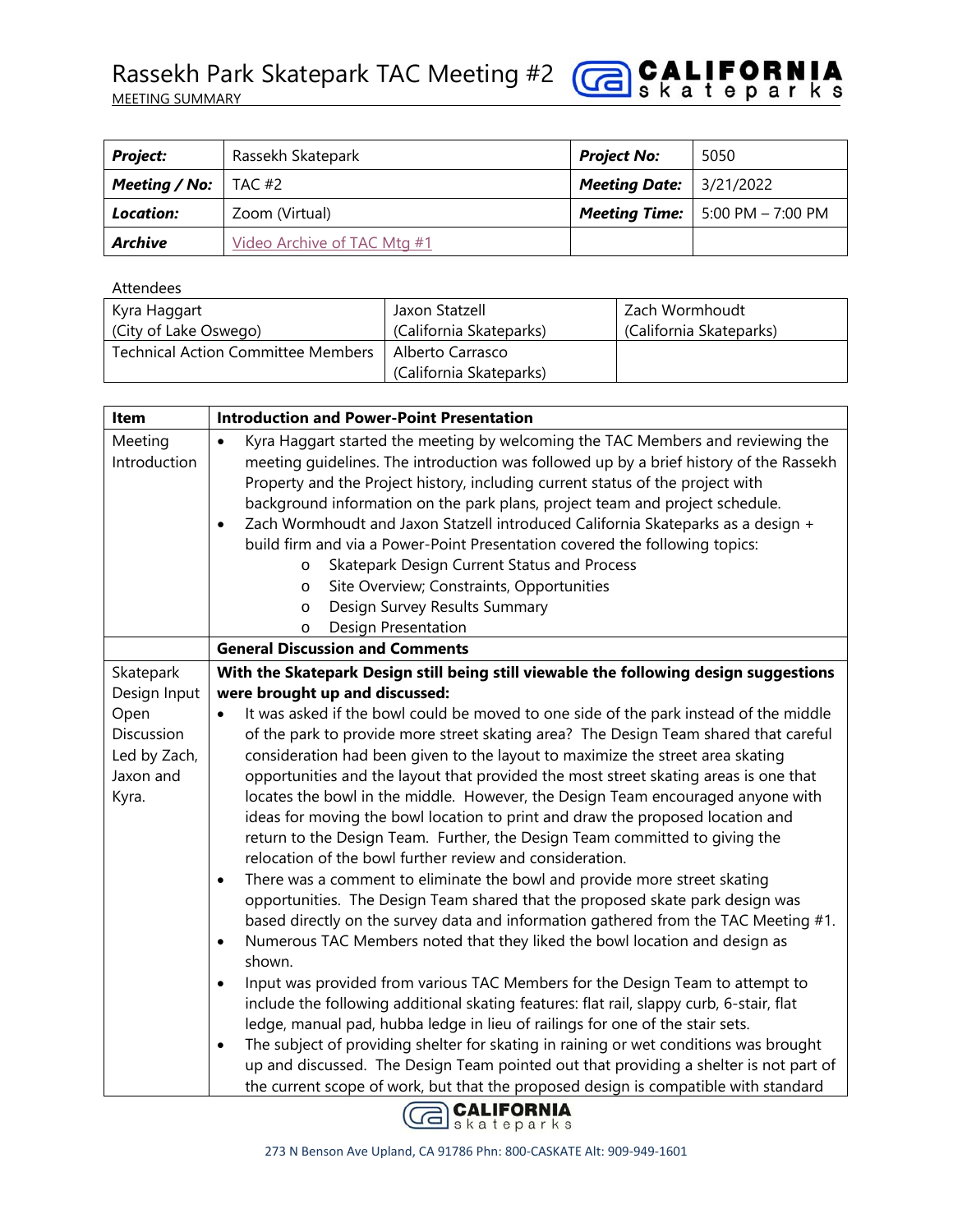Rassekh Park Skatepark TAC Meeting #2

| shelter dimensioning.<br>The subject of including sports lighting was brought up and the Design Team noted<br>that sports light was not part of the current scope of work.<br>Including a roll-in feature was brought up and discussed but determined to be<br>$\bullet$ |
|--------------------------------------------------------------------------------------------------------------------------------------------------------------------------------------------------------------------------------------------------------------------------|
| unnecessary based on review of the transition elements and access opportunities that<br>already exist in the design.                                                                                                                                                     |
|                                                                                                                                                                                                                                                                          |
| Adding and escalator to the bowl in the location of the deep end was discussed and<br>$\bullet$<br>will be assessed during the design refinement.                                                                                                                        |
| It was suggested to make the bowl decks skateable and add some bigger gaps from<br>$\bullet$                                                                                                                                                                             |
| the bowl deck to the street area.                                                                                                                                                                                                                                        |

**GB** SALIFORNIA

| Item        | <b>Closing and Summary</b>                                                                    |  |  |
|-------------|-----------------------------------------------------------------------------------------------|--|--|
| Closing and | The Design Team encouraged all TAC Members to email any ideas for design changes<br>$\bullet$ |  |  |
| Summary by  | or suggestions by Wednesday 4/27/2022                                                         |  |  |
| Zach, Jaxon | The upcoming Public Meeting dates were shared.<br>$\bullet$                                   |  |  |
| and Kyra    |                                                                                               |  |  |



273 N Benson Ave Upland, CA 91786 Phn: 800‐CASKATE Alt: 909‐949‐1601